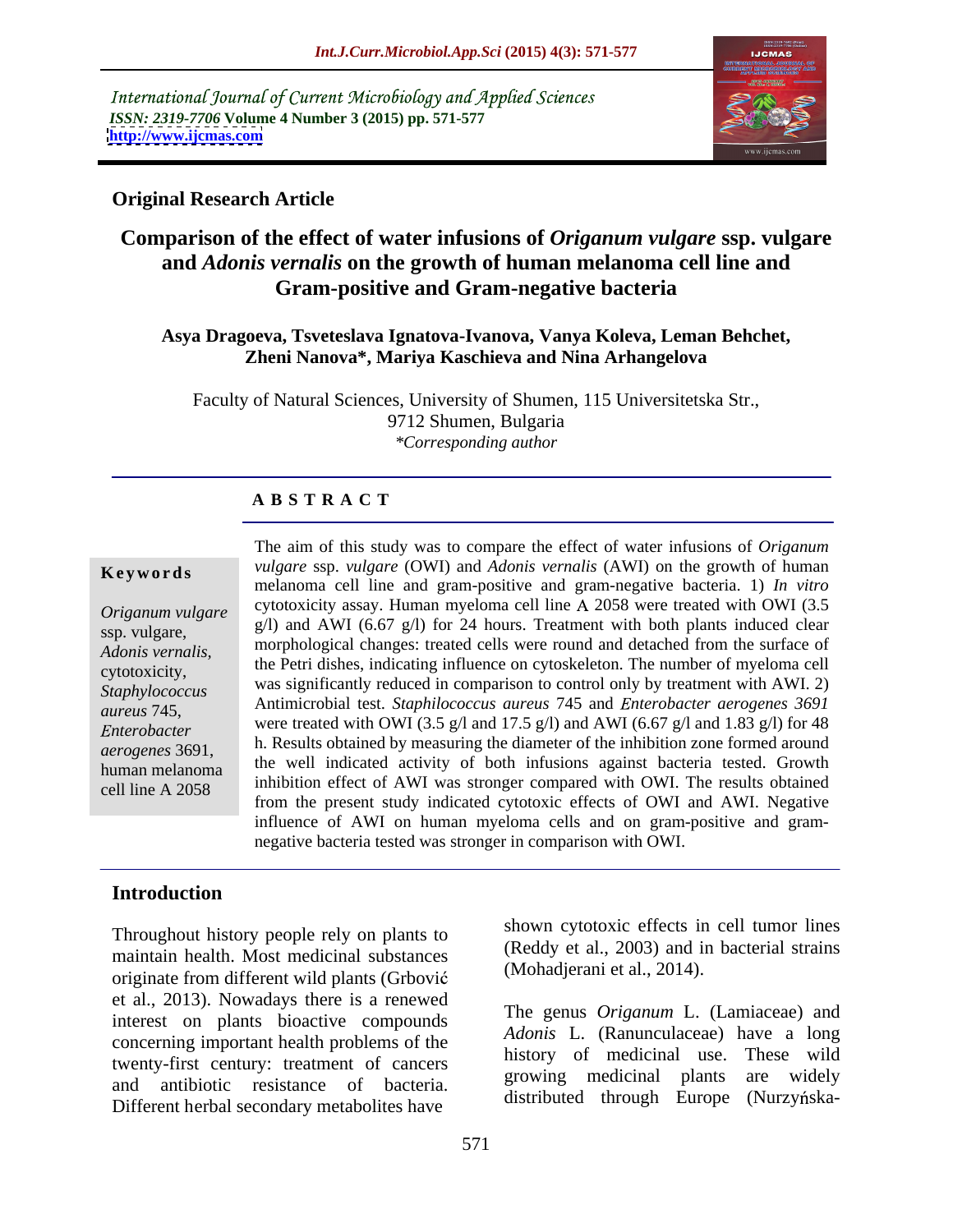Wierdak et al., 2012; Mihalik et al., 2002). 60 min and then allowed to cool to room<br>Numerous studies have reported the temperature. *Oregano* Water Infusions antimicrobial and antioxidative effects of (OWI) and *Adonis vernalis* Water Infusions oregano (Kulisic et al. 2004; Raduðienë et (AWI) were prepared at concentrations al., 2005; Hussain et al., 2011; De Falco et al., 2013). There are few data on Manolov, 2002), respectively 3.5 g/l and cytotoxicity and antitumour activities of this 6.67 g/l. The solutions were evaporated to plant (Grbović et al., 2013). *Adonis* L. dryness at 40 °C. The solutions of extracts contains cardiac glycosides (Chevallier, of *Origanum vulgare* ssp. *vulgare* (3.5 g/l) 1996). Recent studies demonstrated that and *Adonis vernalis* L. (6.67 g/l) were cardiac glycosides possess valuable freshly prepared in MEM. cytotoxic activity against tumour cell lines (Babula et al., 2013) and have potent antibacterial properties (Mahalel, 2012).

cell division) of water infusions of adherent in controlled environment: MEM

cytotoxic effects *of Origanum vulgare* ssp. *vulgare* and *Adonis vernalis* on human melanoma cell line A 2058 and on

*Origanum vulgare ssp. vulgare* (latitude 43°18´ N; longitude 27°01´ E, altitude 227 m) and *Adonis vernalis* (latitude 43°43´ N; longitude 27°00´ E, altitude 300 m) growing wild in the vicinity of Shumen (Bulgaria) Plant infusions was used in this study.

The dried stems, leaves and flowers were covered with boiling distilled water, left for

60 min and then allowed to cool to room temperature. *Oregano* Water Infusions normally used by population (Nikolova and freshly prepared in MEM.

# **Cell lines and culture conditions**

In previous study *in vivo* (data not shown) obtained from Medical university of Plovdiv we established cytotoxic effect (inhibition of (Bulgaria). The cells were maintained as *Origanum vulgare* ssp. *vulgare* (OWI, 3.5 medium, supplemented by 10% heatg/l) and *Adonis vernalis* (AWI, 1.83 g/l) inactivated fetal calf serum, in incubator at growing wild in Northeast Bulgaria on plant  $37^{\circ}$ C, 5% CO<sub>2</sub> and humidified atmosphere. test-system. In order to keep cells in log phase, the<br>cultures were refed with fresh medium two<br>The present study was aimed to assess the or three times/week. The human melanoma cell line A 2058 was adherent in controlled environment: MEM In order to keep cells in log phase, the cultures were refed with fresh medium two or three times/week.

### **In vitro cytotoxicity assay**

*Staphilococcus aureus* (a Gram-positive Exponentially growing cells were seeded in bacterium) and *Enterobacter aerogenes* dishes (55 mm in diameter), at a density of 3691 (a Gram-negative bacterium).  $2x10^4$  cells per ml in 3 ml. Time of **Materials and methods** incubation time the cell monolayer was **Plant material** Morphology of stained cells was analyzed treatment was 24 hours. At the end of stained for 20 min with 2% Giemsa solution. under a light microscope (160 x). Two replications of each treatment were done.

### **Antimicrobial test**

# **Plant infusions**

**In vitro Growth Inhibition Test** in 2.2. OWI at concentrations 3.5 g/l, **Preparation of solutions**<br>
(5x more concentrated) and AWI at Water infusions were prepared as described normally used by population**)** and 17.5 g/l concentrations 6.67 g/l, normally used by population and 1.83 g/l (EC50) were tested.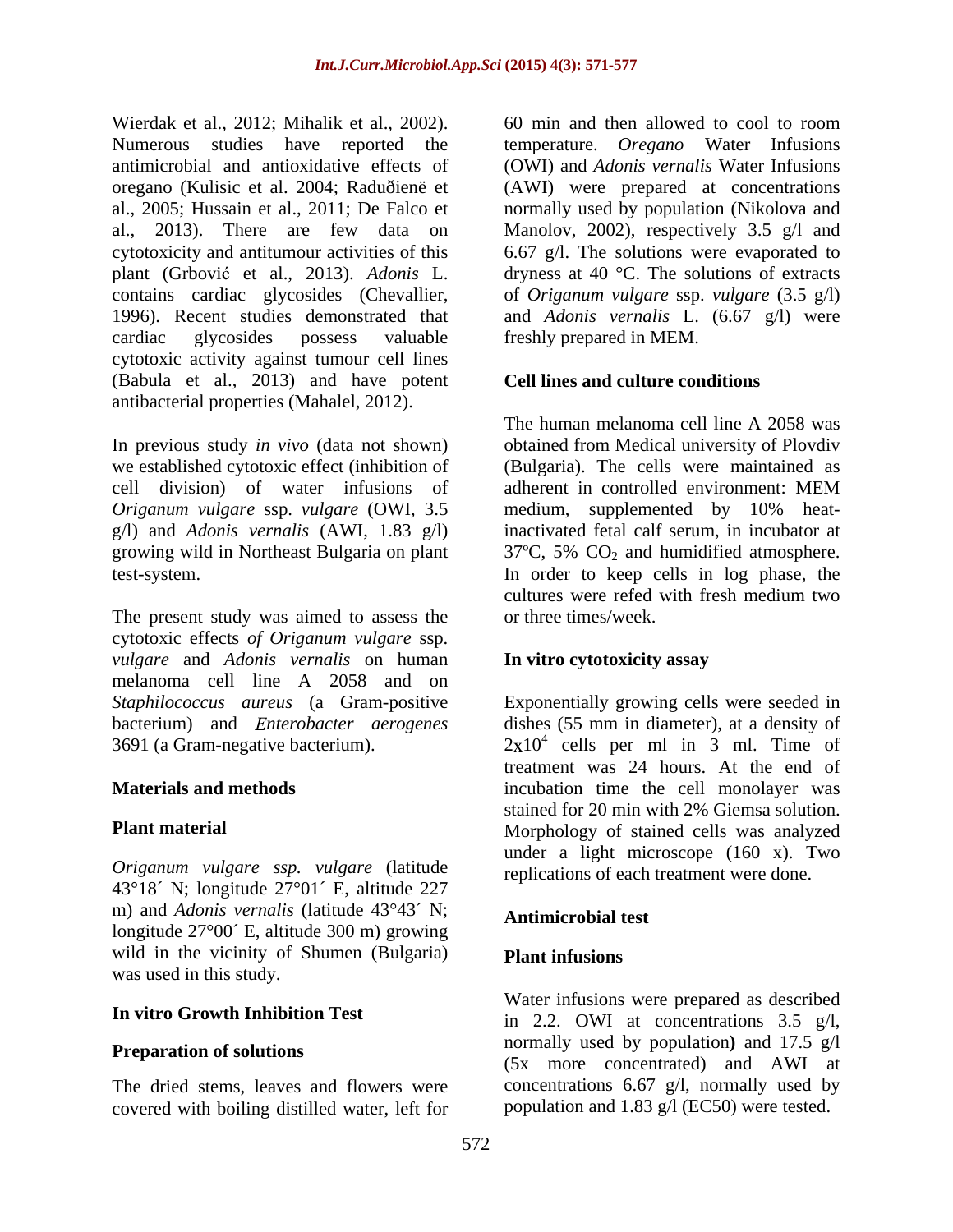*Staphylococcus aureus* and *Enterobacter aerogenes* were used as test-objects. The Department of General and Applied

Antimicrobial assay was performed by the well diffusion method using soft 0.8% agar. Agar medium was added to sterile Petri Fas stimulation model of cardiomyocytes dishes seeded with 100 µl of each test bacterial strains. Wells of equal distance were dug on the seeded plates. Each well Treatment with AWI (6.67 g/l, for 24 hours) After adjusting the pH at 6.5 by NaOH, the The plates were incubated at 37<sup>°</sup>C for 48 control. This influence could be 1993). All experiments were performed in

Morphological study was performed by light microscopy. Treatment with OWI  $(3.5 \text{ g/l})$ , microscopy. Treatment with OWI (3.5 g/l,<br>for 24 hours) and AWI (6.67 g/l, for 24 Inhibition of the cell growth or induction of hours) induced clear morphological changes in human melanoma cells. As can be seen in (Figure 1A), the untreated cells exhibited normal shapes, with clear outline. The (Figure 1B). Similar effects of other medicinal plant were reported by (Zahri et al. 2009). The observed morphological changes indicated influence of both infusions on cytoskeleton. These results are in accordance of observed in our other (WHO), cancer is a leading cause of death

**Test organisms** studies negative influence of OWI and AWI on mitotic spindle in *A. cepa* root meristematic (data not shown).

strains were obtained from Collection of Results of present study are in accordance Microbiology, Sofia University. cell skeleton changes and cell cycle **Assay for antimicrobial activity**  established a shape (rounding)-dependent with data about close correlation between progression. Numaguchi et al. (2003) increase in apoptosis in capillary endothelial cells. Similar morphological changes were described by Maruyama et al. (2011) in a apoptosis (Figure 2).

was filled up with 100 µl of the plant in addition to morphological changes almost infusions tested (namely OWI and AWI). completely inhibited proliferation of human activity of the plant extracts was checked. was significantly reduced in comparison to hours. The antibacterial activity was assayed consequence of induction of apoptosis. by measuring the diameter of the inhibition Apoptosis is a genetically programmed cell zone formed around the well (NCCLS, death which is characterized by specific triplicate. involve also major modifications of the **Result and Discussion** 2008). As described by (Elumalai et al. In vitro cytotoxicity assay **morphological changes** such as rounded up melanoma cells. The number of treated cells control. This influence could be morphological changes. These changes cytoskeleton (Ndozangue-Touriguine et al., 2012) cells undergoing apoptosis displayed cells that lose contact with neighboring cells and surface of the plates.

infusions-treated cells were round and The mechanism of cytotoxic action effectof detached from the surface of the Petri dishes cardiac glycosides is very complicated and Inhibition of the cell growth or induction of cell death is the most promising area in cancer therapy (Zahri et al., 2009). The observed effects of AWI confirmed results of other recent studies (Babula et al., 2013). cardiac glycosides is very complicated and complex, and  $Na^+/K^+$ -ATPase plays a  $/K^+$ -ATPase plays a -ATPase plays a crucial role in it. One of the features of this influence is reported to be disorganization of the actin cytoskeleton (Babula et al., 2013). According to the world health organization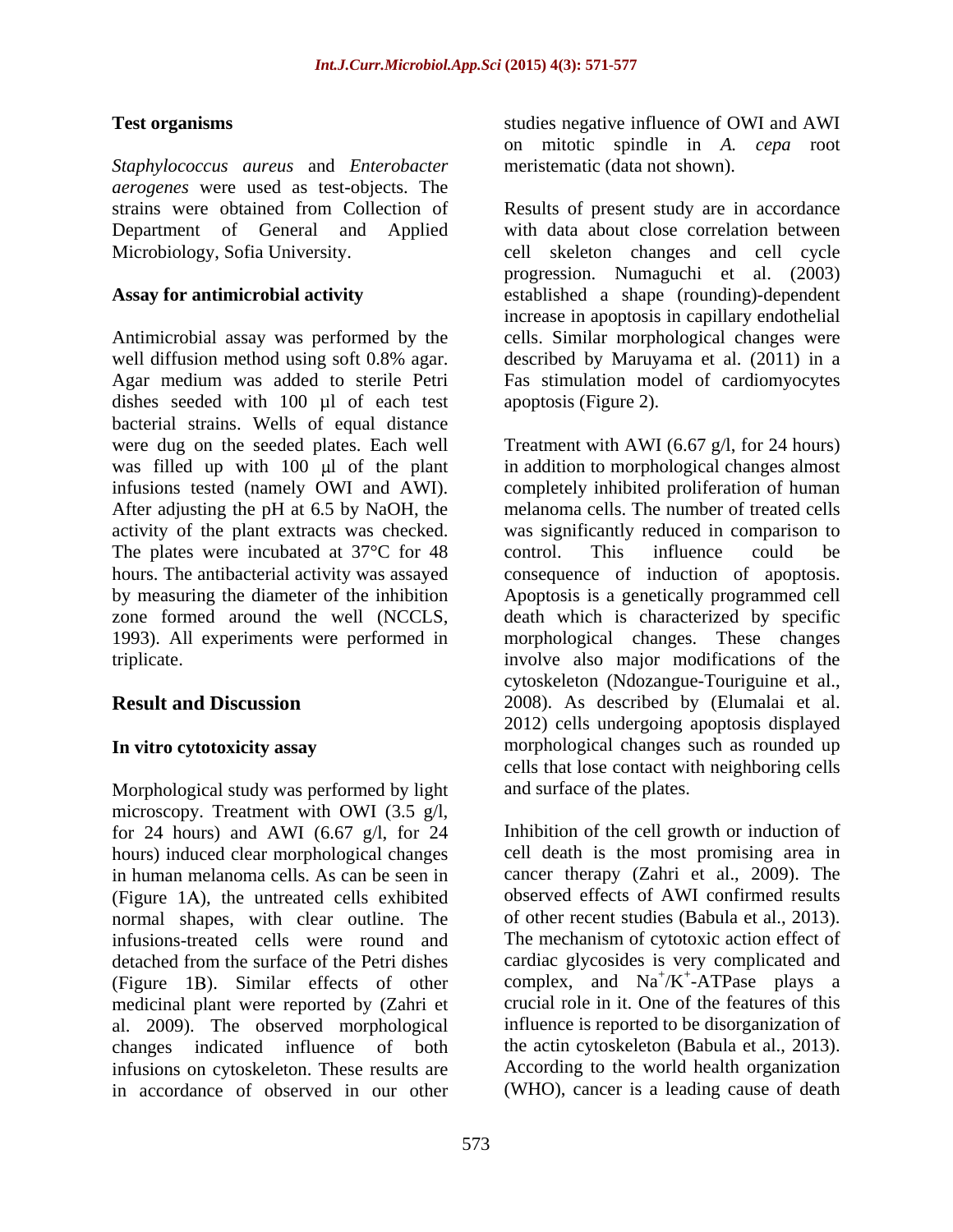worldwide. The results of present study stronger activity against *S. aureus* (27.4 mm revealed new possible therapeutic roles for mean zone of inhibition+/-3.1 SD) and E. *A*. *vernalis*.

negative bacteria tested. The sensitivities of the test organisms to infusions were and  $18.17 \text{ mm } (+/0.77 \text{ SD})$  against E. indicated by clear zone around wells. *aerogenes*. These results revealed stronger

OWI at concentration 3.5 g/l (normally used with OWI. 23.02 mm (+/-1.35 SD) and 23.73 mm (+/-

used by population) for 48 hours exhibited

**Antibacterial test** comparison of OWI. The influence of All plant infusions used in this study were (EC50) of 1.83 g/l established in other study effective against Gram-positive and Gram- also was tested. The mean zone of inhibition mean zone of inhibition+/-3.1 SD) and *E*.<br>*aerogenes* (22.71 mm mean zone of inhibition  $+/-0.61$  SD), (Figure 4) in medium effective concentration value against *S. aureus* was 24.71 (+/-0.36 SD ) and 18.17 mm (+/-0.77 SD) against *E*.<br>*aerogenes*. These results revealed stronger antibacterial activity of AWI in comparison with OWI.

by population) for 48 hours had mean zone Microorganisms affect the well being of of inhibition of 18.74 mm (+/-1.48 SD) people in a great many ways (Chaudhry et against *S. aureus* and 17.16 mm (+/-0.74 al., 2007). Antimicrobial resistance is a SD) against *E. aerogenes* (Figure 3). The threat to mankind (Saeed et al., 2007). negative effect increased after treatment Therefore, there is an urgent need to with higher concentration tested  $(17.5 \text{ g/l})$  – discover new compounds possessing potent mean zones of inhibition were respectively antimicrobial activities (Mahalel, 2012). 0.60 SD). The antimicrobial agents because many antimicrobial agents because many AWI at concentration 6.67 g/l (normally treated with herbal remedies since ancient Plants are known to be rich source of antimicrobial agents because many infectious diseases are known to have been times (Chaudhry et al., 2007).

**Figure.1** Human melanoma cell line A 2058. A: untreated cells (control); B: OWI infusion-treated cells

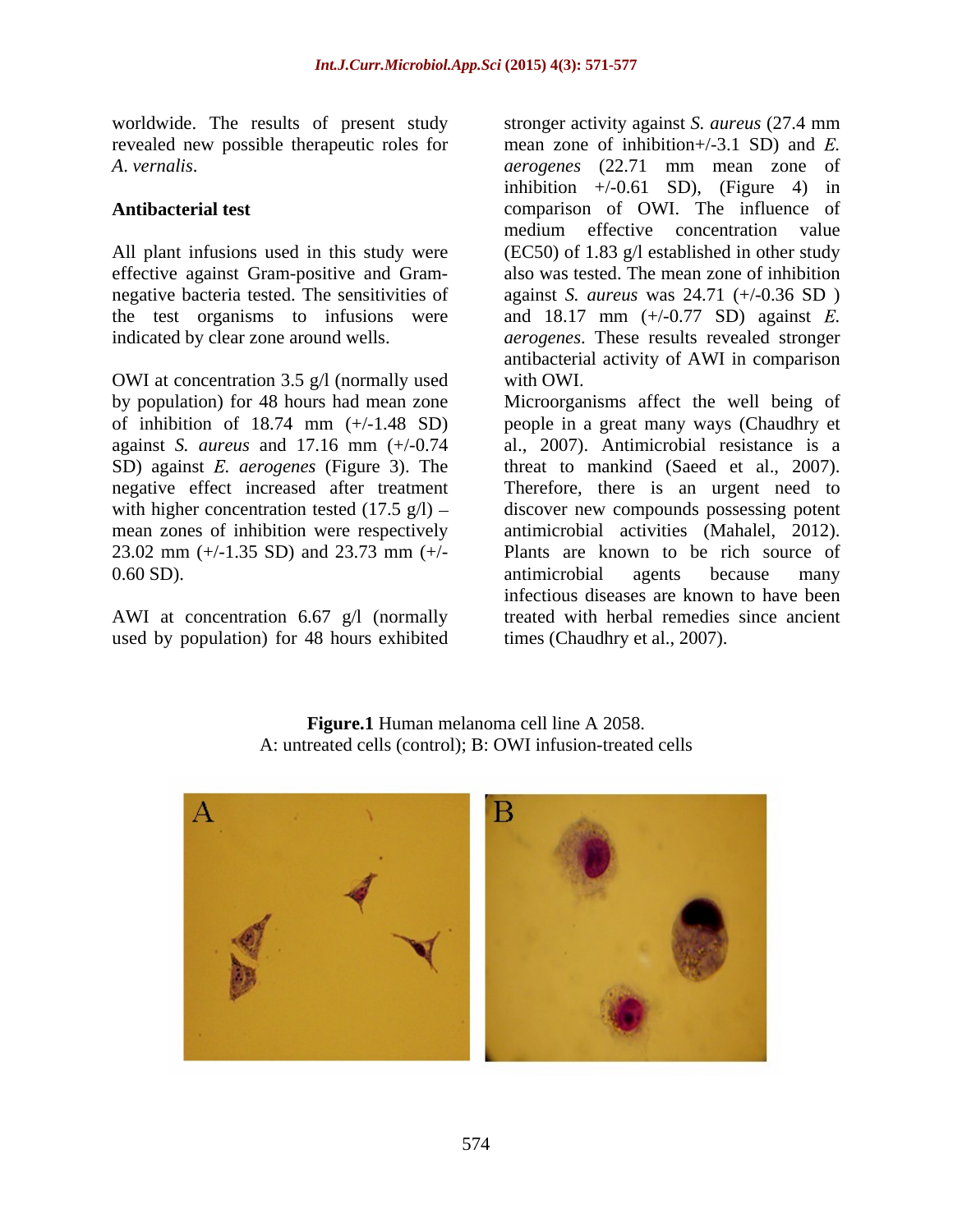**Figure.2** Schematic presentation of the overall process of serial morphological and functional changes in adult cardiomyocytes treated with FasL plus actinomycin D (Maruyama et al., 2011)



**Figure.3** Antibacterial effect of OWI (3.5 g/l and 17.5 g/l for 48 hours)



**Figure.4** Antibacterial effect of AWI (1.83 g/l and 6.67 g/l g/l for 48 hours)

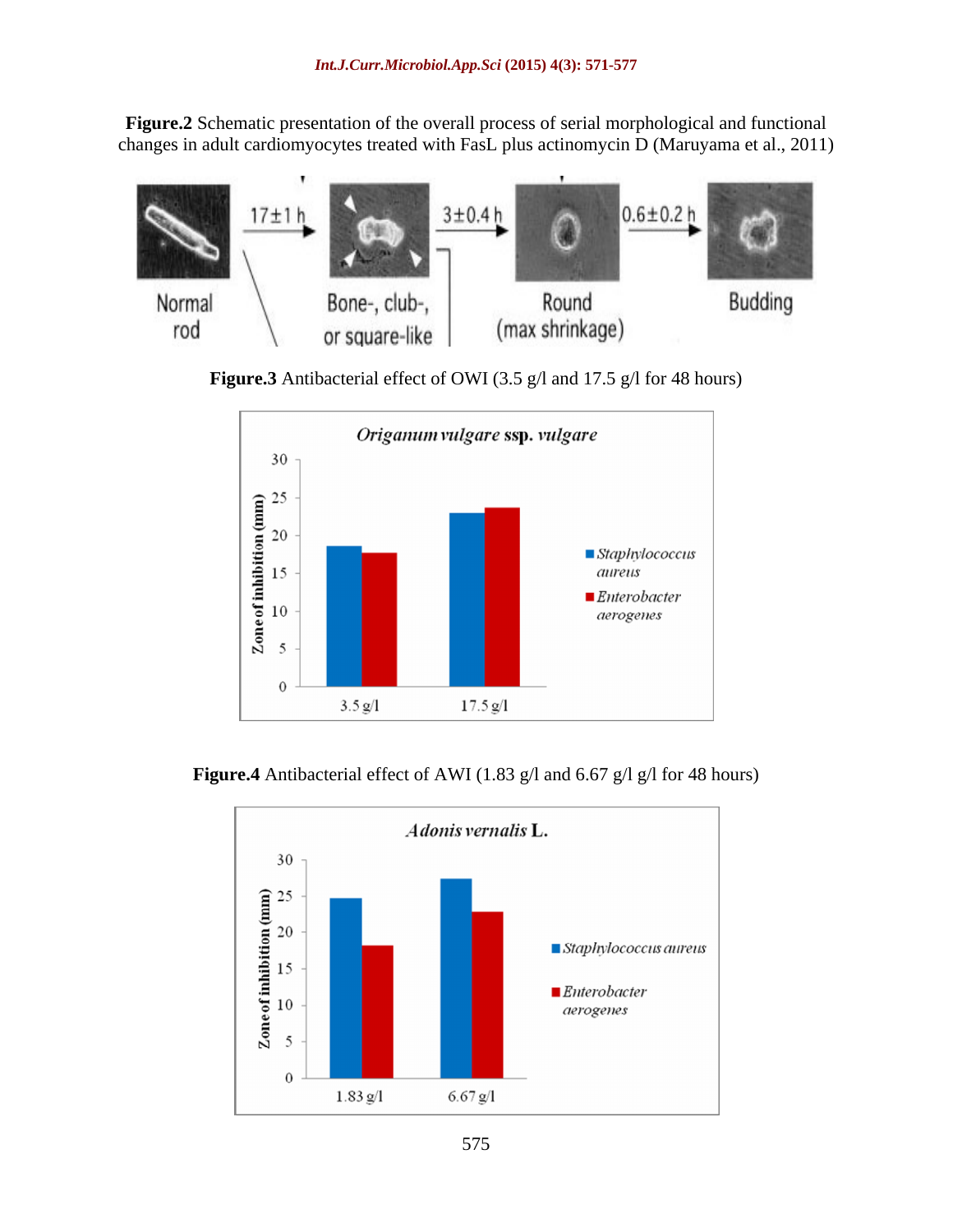Antibacterial activities of oregano have been recognized for many years, but high chemical variability exists within this specie (Hussain et al., 2011). Because of different chemical constituents in oregano tissue different effects could be observed. The Senatore, F. 2013. Chemical results of present study revealed that water infusions of *Origanum vulgare* ssp. *vulgare* growing wild in Northeast Bulgaria possess antibacterial activity. Furthermore, *Adonis vernalis* water infusions exerted stronger 14948-14960. inhibitory effect in comparison with oregano Elumalai, P., D.N. Gunadharini, K. tested. Senthilkumar, S. Banudevi, R.

The results obtained from the present study indicated cytotoxic effects of *Origanum vulgare* ssp. *vulgare* and *Adonis vernalis*. Subsettimate by nimbolide through extrinsic and Negative influence of AWI on human intrinsic pathway. Toxicol. Lett. 215: myeloma cells and on gram-positive and 131-142. gram-negative bacteria tested was stronger Grbović, F., M.S. Stanković, M. Ćurčić, N.

This work was supported by the "European Plants. 2: 371-378; Social Fund 2007-2013, Human Resources Development Operational Programme Hussain, A.I., F. Anwar, S. Rasheed, P.S. under Grant [BG051PO001-3.3.06-0003] Nigam, O. Janneh and Sarker, S.D. and the Bulgarian Ministry of Education and 2013. Composition, antioxidant and Scienceunder Grant [RD-08- chemotherapeutic properties of the 213/10.03.2014]. 213/10.03.2014]. essential oils from two *Origanum* 

- Babula, P., M. Masarik, V. Adam, I. Cytotoxicity and Cancer Treatment.
- Chaudhry, N. M. A., S. Saeed and Tariq, P. 2007. Antibacterial effects of oregano negative bacilli. Pak. J. Bot. 39(2):
- Chevallier, A., 1996. The Encyclopedia of Medicinal Plants. Dorling Kindersley, London.
- De Falco, E., E. Mancini, G. Roscigno, E. Mignola, O. Taglialatela-Scafati, and Senatore, F. 2013. Chemical composition and biological activity of essential oils of *Origanum vulgare* L. subsp. *vulgare* L. under different growth conditions. Molecules. 14948-14960.
- Elumalai, P., D.N. Gunadharini, Senthilkumar, S. Banudevi, R. Arunkumar, C.S. Benson, G. Sharmila and Arunakaran, J. 2012. Induction of apoptosis in human breast cancer cells by nimbolide through extrinsic and intrinsic pathway. Toxicol. Lett. 215: 131-142.
- in comparison with OWI. Solution of the Solution of Bordević, D. Seklić, M. Topuzović and **Acknowledgments** activity of *Origanum vulgare* L. on Marković, S. 2013. *In vitro cytotoxic* activity of *Origanum vulgare* L. on HCT-116 and MDA-MB-231 cell lines. Plants. 2: 371-378; doi:10.3390/plants2030371.
- **References** Farmacogn. 21(6): 943-952. Nigam, O. Janneh and Sarker, S.D. 2013. Composition, antioxidant and essential oils from two *Origanum* species growing in Pakistan. Rev. Bras.
	- Provaznik and Kizek, R. From Na<sup>+</sup>/K<sup>+</sup>- methods for testing antioxidative /K<sup>+</sup> - methods for testing antioxidative ATPase and Cardiac Glycosides to activity of oreganoessentinal oil. Food Kulisic, T., A. Radonic, V. Katalinic and Milos, M. 2004. Use of different Chem. 85: 633-640.
	- Anticancer Agents Med. Chem. 13(7): Mahalel, U.A., 2012. Antibacterial 1069-87. sensitivity for some chemically diverse Mahalel, U.A., 2012. Antibacterial steroidal glycosides *in vitro.* J. Agric. Soc. Sci. 8: 24-28.
	- (*Origanum vulgare*) against Gram Maruyama, R., G. Takemura, T. Aoyama, 609-613. Qiu, Y. Ohno, S. Minatoguchi, K. K. Hayakawa, M. Koda, Y. Kawase, X. Miyata, T. Fujiwara and Fujiwara, H.